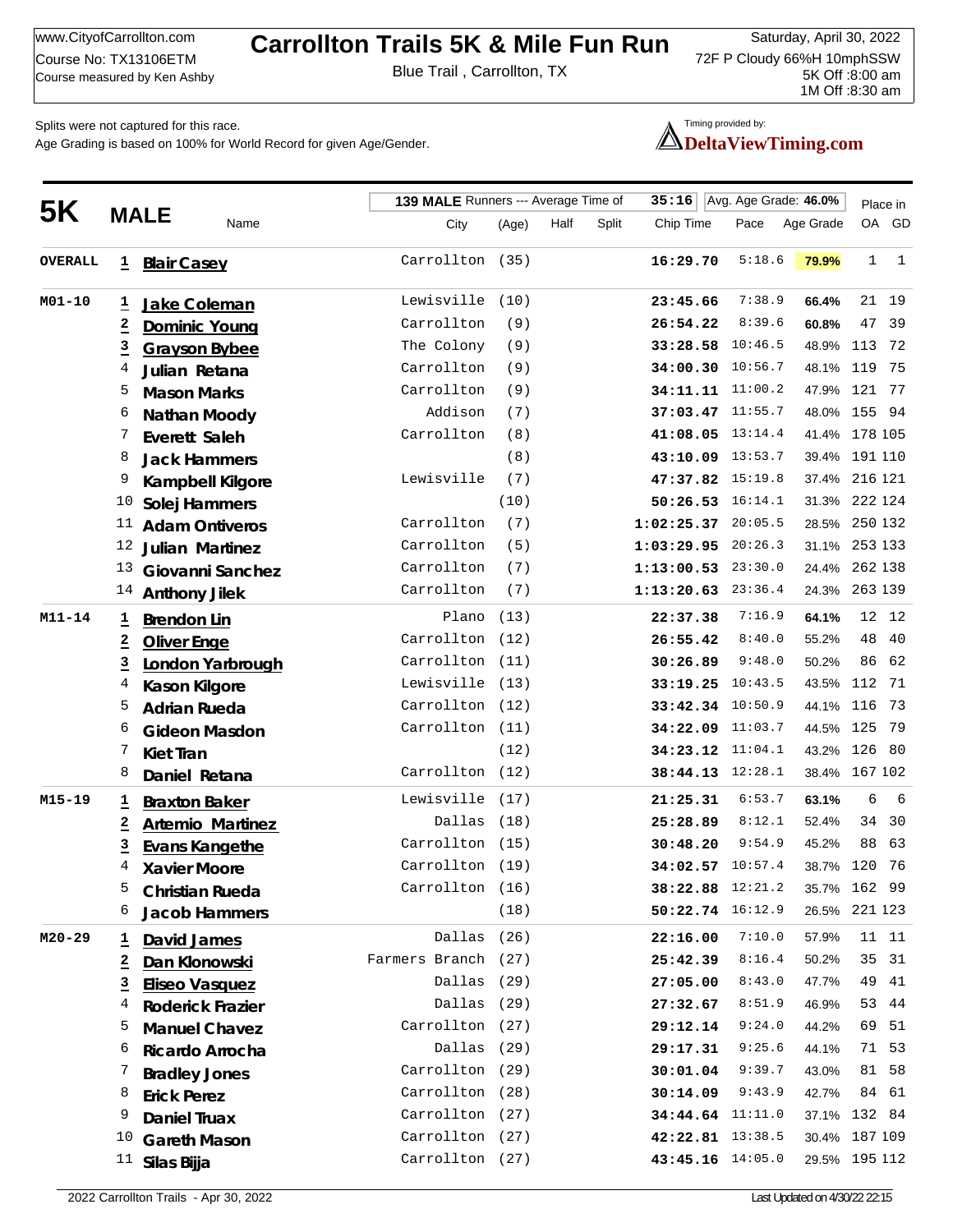| $M20 - 29$ | 12             | <b>Miguel Martinez</b>           | Carrollton (28)        |      | $1:05:58.92$ 21:14.3 |        |           | 19.6% 257 135       |
|------------|----------------|----------------------------------|------------------------|------|----------------------|--------|-----------|---------------------|
| M30-39     | T,             | <b>Christopher Horiates</b>      | Carrollton (39)        |      | 21:57.00             | 7:03.9 | 61.7%     | 9<br>- 9            |
|            | $\overline{2}$ | <b>Shuichi Toyohiro</b>          | Plano $(39)$           |      | 22:08.86             | 7:07.7 | 61.2%     | 10<br>10            |
|            | $\overline{3}$ | <b>Andrew Davidsmeyer</b>        | Murrayville (32)       |      | 22:45.18             | 7:19.4 | 57.1%     | 13<br>13            |
|            | 4              | <b>Alberto Urbina</b>            | Dallas (38)            |      | 22:54.73             | 7:22.5 | 58.7%     | 15<br>14            |
|            | 5              | Peter Heng                       | Carrollton (31)        |      | 23:02.73             | 7:25.1 | 56.2%     | 16<br>15            |
|            | 6              | <b>Stephen Wylie</b>             | Carrollton (35)        |      | 23:41.27             | 7:37.5 | 55.6%     | 19 17               |
|            | 7              | <b>Kostas Kalfas</b>             | Dallas (35)            |      | 23:57.60             | 7:42.7 | 55.0%     | 23<br>21            |
|            | 8              | <b>Keith Marshall</b>            | Carrollton (39)        |      | 27:05.03             | 8:43.0 | 50.0%     | 50<br>42            |
|            | 9              | Raymond Rico                     | Dallas (39)            |      | 28:38.22             | 9:13.0 | 47.3%     | 64<br>50            |
|            | 10             | <b>Robert Egnatchik</b>          | Carrollton (34)        |      | 29:48.35             | 9:35.6 | 44.0%     | 76<br>56            |
|            | 11             | Joseph Chi                       | Dallas (33)            |      | 31:11.32 10:02.3     |        | 41.8%     | 89<br>64            |
|            |                | <sup>12</sup> Victor Buigrd      | Carrollton (34)        |      | 32:18.52 10:24.0     |        | 40.6%     | 97<br>66            |
|            | 13             | <b>David Perez</b>               | Carrollton (38)        |      | $36:24.01$ 11:43.0   |        | 36.9%     | 144<br>- 89         |
|            |                | <sup>14</sup> Waldemar Berenguer | Carrollton (31)        |      | 36:30.16 11:44.9     |        | 35.5% 148 | 91                  |
|            | 15             | Jordan Stryk                     | Plano $(36)$           |      | 37:45.43 12:09.2     |        |           | 35.1% 159 96        |
|            | 16             | <b>Richard Gonzales</b>          | Coppel1 (39)           |      | 42:04.94 13:32.7     |        |           | 32.2% 183 107       |
|            | 17             | <b>Christopher Lopez</b>         | San Diego (35)         |      | 42:14.80 13:35.9     |        |           | 31.2% 185 108       |
|            | 18             | <b>Andrew Horiates</b>           | Carrollton (36)        |      | 44:39.04 14:22.3     |        |           | 29.7% 199 115       |
|            | 19             | <b>AAron Mason</b>               | Carrollton (31)        |      | 58:53.77 18:57.4     |        |           | 22.0% 244 129       |
|            | 20             | Jordan Simpson                   | Ponte Vedra Veach (32) |      | 1:01:01.60 19:38.6   |        |           | 21.3% 246 130       |
| $M40 - 49$ | ı              | Jonathan Moody                   | Addison (43)           |      | 19:00.62             | 6:07.1 | 73.4%     | $\overline{a}$<br>2 |
|            | $\overline{a}$ | <b>Hector Lopez</b>              | Addison (49)           |      | 19:57.31             | 6:25.4 | 73.3%     | 3<br>$\overline{3}$ |
|            | $\overline{3}$ | <b>Mark Miller</b>               | Carrollton (44)        |      | 20:38.18             | 6:38.5 | 68.2%     | 5<br>5              |
|            | 4              | <b>Anibal Balza</b>              | Dallas (44)            |      | 21:27.60             | 6:54.4 | 65.6%     | 7<br>7              |
|            | 5              | Albert Pantoja                   | Lewisville (42)        |      | 21:28.05             | 6:54.6 | 64.5%     | 8<br>8              |
|            | 6              | David Retana                     | Carrollton (42)        |      | 23:44.06             | 7:38.4 | 58.4%     | 20<br>18            |
|            | 7              | <b>Jesse Tierney</b>             | Plano $(40)$           |      | 23:52.57             | 7:41.1 | 57.2%     | 22<br>20            |
|            | 8              | <b>Felix Cano</b>                | Carrollton (41)        |      | 24:31.14             | 7:53.5 | 56.1%     | 25<br>23            |
|            | 9              | Jose Rodriguez                   | Dallas (47)            |      | 24:41.21             | 7:56.8 | 58.3%     | 29<br>25            |
|            | 10             | Ryan Loehding                    | Flower Mound (49)      |      | 24:48.03             | 7:59.0 | 59.0%     | 30<br>-26           |
|            |                | <b>Brian Schmidt</b>             | Plano                  | (46) | 24:56.84             | 8:01.8 | 57.3%     | 31<br>27            |
|            | 12             | <b>Patrick Young</b>             | Carrollton (41)        |      | 26:52.54             | 8:39.0 | 51.2%     | 46<br>38            |
|            | 13             | <b>Daniel Boudrot</b>            | Carrollton (46)        |      | 27:06.20             | 8:43.4 | 52.7%     | 51<br>43            |
|            |                | <sup>14</sup> Christopher Marks  | Carrollton (41)        |      | 28:16.69             | 9:06.1 | 48.6%     | 47<br>60            |
|            | 15             | Kyle Coleman                     | Lewisville (43)        |      | 28:18.36             | 9:06.7 | 49.3%     | 61<br>48            |
|            | 16             | <b>Andy Barbosa</b>              | Carrollton (45)        |      | 29:24.95             | 9:28.1 | 48.2%     | 75<br>55            |
|            | 17             | <b>Oscar Perez</b>               | Frisco (43)            |      | 29:53.60             | 9:37.3 | 46.7%     | 79<br>57            |
|            | 18             | <b>Burns Thacker</b>             | Carrollton (47)        |      | 30:12.01             | 9:43.2 | 47.7%     | 83 60               |
|            | 19             | <b>Randy Bulloch</b>             | Dallas (45)            |      | 32:02.42 10:18.8     |        | 44.2%     | 96 65               |
|            | 20             | <b>Kenneth Falor</b>             | Irving (44)            |      | 32:23.92 10:25.7     |        | 43.4%     | 99<br>67            |
|            | 21             | <b>Alex Rodriguez</b>            | Carrollton (45)        |      | 32:47.84 10:33.4     |        | 43.2% 104 | 69                  |
|            | 22             | <b>Nicholas Friemel</b>          | Carrollton (43)        |      | 34:17.42 11:02.2     |        |           | 40.7% 123 78        |
|            | 23             | David Taylor                     | Carrollton (40)        |      | 34:33.76 11:07.5     |        |           | 39.5% 129 83        |
|            | 24             | <b>Matt Spohn</b>                | Euless (43)            |      | 35:35.30 11:27.3     |        |           | 39.2% 136 85        |
|            | 25             | <b>Chris Litfin</b>              | Carrollton (49)        |      | 36:00.67 11:35.5     |        |           | 40.6% 140 86        |
|            | 26             | Paul Reid                        | Carrollton (48)        |      | 36:02.95 11:36.2     |        |           | 40.3% 141 87        |
|            | 27             | <b>William Duncan</b>            | Carrollton (43)        |      | 36:29.68 11:44.8     |        |           | 38.3% 146 90        |
|            | 28             | Getsemani Arellano               | Carrollton (41)        |      | 36:30.17 11:45.0     |        |           | 37.7% 149 92        |
|            | 29             | <b>Charles Kilgore</b>           | Lewisville (42)        |      | 37:52.97 12:11.6     |        |           | 36.6% 160 97        |
|            | 30             | <b>Justine Thomas</b>            | Lewisville (48)        |      | 38:23.77 12:21.5     |        |           | 37.8% 163 100       |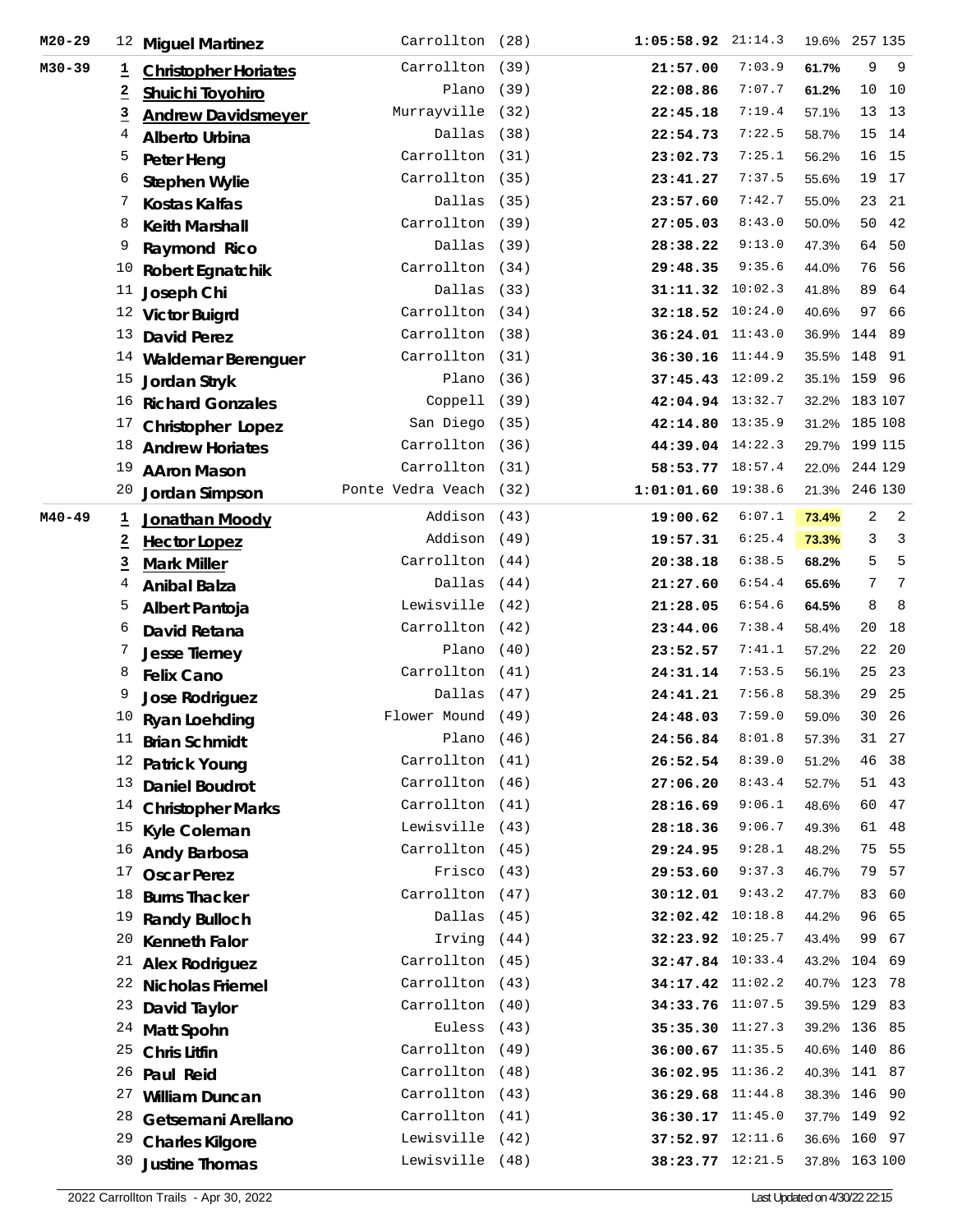| $M40 - 49$ | 31                      | <b>William Lipper</b>       | Carrollton (49)     | 44:56.13 14:27.8       |        |           | 32.6% 203 116                    |
|------------|-------------------------|-----------------------------|---------------------|------------------------|--------|-----------|----------------------------------|
|            |                         | 32 James Stapp              | Carrollton (41)     | 47:14.25 15:12.3       |        |           | 29.1% 215 120                    |
|            |                         | 33 Fabian Stegall           | Carrollton (48)     | 51:08.03 16:27.5       |        |           | 28.4% 227 125                    |
|            |                         | 34 Randy Price              | Carrollton (46)     | 52:51.89 17:00.9       |        |           | 27.0% 232 126                    |
|            | 35                      | <b>Juan Ontiveros</b>       | Carrollton (40)     | 1:04:56.30 20:54.1     |        |           | 21.0% 256 134                    |
|            |                         | <sup>36</sup> Travis Scott  | Plano (49)          | 1:06:35.77 21:26.1     |        |           | 22.0% 258 136                    |
|            | 37                      | <b>Alan Kaltz</b>           | Carrollton (46)     | $1:06:36.41$ $21:26.3$ |        |           | 21.5% 259 137                    |
| M50-59     | 1                       | Rodneykickbutt Bray         | Carrollton (54)     | 20:32.77               | 6:36.8 | 74.2%     | $\overline{4}$<br>$\overline{4}$ |
|            | $\overline{z}$          | Shinobu Kato                | Mckinney (53)       | 23:08.27               | 7:26.8 | 65.3%     | 17 16                            |
|            | $\overline{a}$          | Doug Waters                 | Carrollton (57)     | 24:19.59               | 7:49.8 | 64.2%     | 24<br>- 22                       |
|            | 4                       | <b>Rich Weklar</b>          | Corinth (51)        | 24:33.33               | 7:54.2 | 60.6%     | 27<br>-24                        |
|            | 5                       | <b>Andrew Thacher</b>       | Carrollton (59)     | 25:16.68               | 8:08.2 | 62.9%     | 33 29                            |
|            | 6                       |                             | Carrollton (52)     | 26:21.88               | 8:29.2 | 56.9%     | 40<br>32                         |
|            | 7                       | <b>Francis Tan</b>          | Lewisville (51)     | 26:33.69               | 8:33.0 | 56.0%     | 43<br>35                         |
|            |                         | <b>Brent Taylor</b>         | Carrollton (59)     | 27:38.18               | 8:53.7 | 57.5%     | 55<br>45                         |
|            | 8                       | Jose Iglesias               | Carrollton (53)     |                        | 9:05.0 | 53.6%     | 59<br>46                         |
|            | 9                       | <b>Rick Gonzalez</b>        |                     | 28:13.12               | 9:25.6 |           | 70 52                            |
|            | 10                      | <b>Jedd Fowers</b>          | Lewisville (51)     | 29:17.27               |        | 50.8%     |                                  |
|            | 11                      | Sanjay Naik                 | Carrollton (54)     | 32:47.88 10:33.4       |        | 46.5%     | 105<br>70                        |
|            |                         | <sup>12</sup> Helio Perez   | Dallas (57)         | 34:30.78 11:06.5       |        | 45.3% 128 | 82                               |
|            |                         | <sup>13</sup> Andrew Ngotho | Carrollton (55)     | 36:11.57 11:39.0       |        |           | 42.5% 143 88                     |
|            |                         | <sup>14</sup> Chris Kilfer  | Carrollton (50)     | 38:43.84 12:28.0       |        |           | 38.1% 166 101                    |
|            | 15                      | <b>James Cline</b>          | Carrollton (59)     | 40:07.03 12:54.8       |        |           | 39.6% 174 103                    |
|            |                         | <sup>16</sup> Roger Sparks  | Plano (59)          | 43:32.29 14:00.8       |        |           | 36.5% 194 111                    |
|            |                         | <sup>17</sup> Joey Edwards  | Plano $(57)$        | 43:59.35 14:09.5       |        |           | 35.5% 197 113                    |
|            | 18                      | <b>Brad Meier</b>           | Flower Mound (50)   | 44:28.88 14:19.0       |        |           | 33.2% 198 114                    |
|            | 19                      | Jerry Elm                   | Carrollton (57)     | 45:33.75 14:39.9       |        |           | 34.3% 207 118                    |
|            |                         | <sup>20</sup> Andy Osburn   | Carrollton (52)     | 58:48.32 18:55.7       |        |           | 25.5% 243 128                    |
| M60-69     | Ξ                       | <b>Ruben Arevalo</b>        | Carrollton (66)     | 25:05.02               | 8:04.4 | 67.5%     | 32 28                            |
|            | $\overline{z}$          | <b>Julio Lopez</b>          | Carrollton (66)     | 26:23.11               | 8:29.6 | 64.2%     | 41 33                            |
|            | <u>3</u>                | <b>Timothy Dougherty</b>    | Carrollton (60)     | 26:24.78               | 8:30.1 | 60.7%     | 42<br>- 34                       |
|            | 4                       | Keith Coffman               | Carrollton (64)     | 26:40.87               | 8:35.3 | 62.3%     | 44 36                            |
|            | 5                       | <b>Jaws Hansen</b>          | Dallas (61)         | 26:50.22               | 8:38.3 | 60.3%     | 45 37                            |
|            | 6                       | <b>David Cassard</b>        | The Colony (64)     | 28:22.93               | 9:08.1 | 58.6%     | 62 49                            |
|            | 7                       | <b>Michael Chappel</b>      | Carrollton (63)     | 29:19.64               | 9:26.4 | 56.2%     | 74 54                            |
|            | 8                       | <b>Clay Timmons</b>         | Carrollton (60)     | 30:08.87               | 9:42.2 | 53.2%     | 82 59                            |
|            | 9                       | <b>Gary White</b>           | Allen (64)          | 32:30.76 10:27.9       |        | 51.1%     | 100 68                           |
|            | 10                      | Dave Heng                   | Carrollton (60)     | 34:26.35 11:05.1       |        |           | 46.6% 127 81                     |
|            | 11                      | Jeff Goodman                | Allen (60)          | 41:31.04 13:21.8       |        |           | 38.6% 179 106                    |
|            | 12                      | <b>Greg Malcolm</b>         | Carrollton (63)     | 48:03.98 15:28.3       |        |           | 34.3% 217 122                    |
|            | 13                      | Ron Johnson                 | Plano $(64)$        | 53:15.05 17:08.4       |        |           | 31.2% 234 127                    |
|            | 14                      | <b>Jay Allison</b>          | Carrollton (64)     | 1:01:03.21 19:39.1     |        |           | 27.2% 248 131                    |
| $M70+$     |                         |                             | Carrollton (78)     | 33:56.68 10:55.5       |        |           | 59.1% 117 74                     |
|            | <u>ı</u>                | <b>Richard Rachel</b>       | Carrollton (73)     | 36:50.05 11:51.3       |        |           | 49.8% 153 93                     |
|            | $\overline{z}$          | <b>Ron Ferguson</b>         |                     |                        |        |           |                                  |
|            | $\overline{\mathbf{3}}$ | <b>Dexter Cook</b>          | Coppell (78)        | 37:09.30 11:57.5       |        |           | 54.0% 156 95                     |
|            | 4                       | <b>Jose Perez</b>           | Farmers Branch (70) | 37:57.50 12:13.1       |        |           | 46.4% 161 98                     |
|            | 5                       | Dean Moody                  | Addison (73)        | 41:07.62 13:14.3       |        |           | 44.6% 177 104                    |
|            | 6                       | <b>Alfonso Gonzales</b>     | Carrollton (74)     | 45:15.63 14:34.1       |        |           | 41.2% 205 117                    |
|            | 7                       | <b>Stephen Foote</b>        | Carrollton (71)     | 46:45.00 15:02.8       |        |           | 38.2% 212 119                    |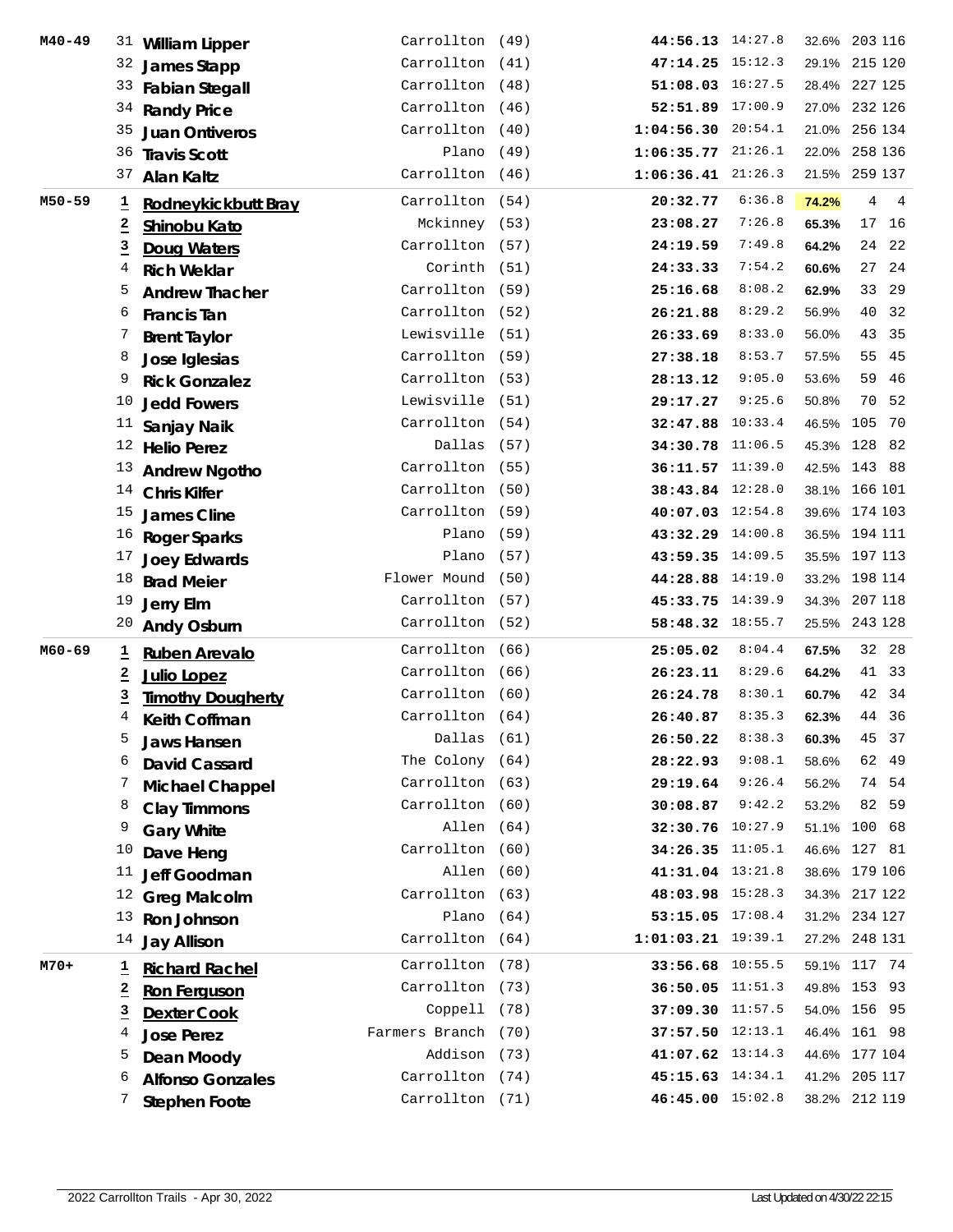|                |                                     |                          | 124 FEMALE Runners --- Average Time of |                        |       | 40:20 | Avg. Age Grade: 44.5% |                        | Place in |               |         |                         |
|----------------|-------------------------------------|--------------------------|----------------------------------------|------------------------|-------|-------|-----------------------|------------------------|----------|---------------|---------|-------------------------|
| 5K             |                                     | <b>FEMALE</b>            | Name                                   | City                   | (Age) | Half  | Split                 | Chip Time              | Pace     | Age Grade     |         | OA GD                   |
| <b>OVERALL</b> | Ŧ,                                  | <b>Carrie Horiates</b>   |                                        | Carrollton (34)        |       |       |                       | 22:45.46               | 7:19.5   | 65.5%         | 14      | $\mathbf{1}$            |
| $F01 - 10$     | ı                                   | <b>Bianca Perez</b>      |                                        | Carrollton             | (9)   |       |                       | 29:18.09               | 9:25.9   | 59.9%         | 72      | 19                      |
|                | $\overline{\mathbf{2}}$             | Gabrielle Lipper         |                                        | Carrollton             | (8)   |       |                       | 43:05.19 13:52.1       |          | 42.0%         | 189     | 80                      |
|                | $\overline{3}$                      | <b>Zooey Lipper</b>      |                                        | Carrollton             | (8)   |       |                       | 43:23.66 13:58.0       |          | 41.7% 193     |         | 83                      |
|                | 4                                   | <b>Kendall Stapp</b>     |                                        | Carrollton             | (8)   |       |                       | 47:13.48 15:12.0       |          | 38.4%         | 213     | 94                      |
|                | 5                                   | Dahlia Arellano          |                                        | Carrollton (10)        |       |       |                       | $1:01:26.05$ $19:46.4$ |          | 27.8%         | 249 118 |                         |
|                | 6                                   | Jemma Martinez           |                                        | Carrollton             | (6)   |       |                       | $1:03:41.11$ $20:29.9$ |          | 30.7% 254 121 |         |                         |
| $F11 - 14$     | Ŧ                                   | Natalie Moody            |                                        | Addison (13)           |       |       |                       | 26:04.90               | 8:23.7   | 61.2%         | 38      | $\overline{7}$          |
|                | 2                                   | <b>Katherine Kilgore</b> |                                        | Lewisville (11)        |       |       |                       | 31:11.95 10:02.5       |          | 53.3%         | 90      | 26                      |
|                | $\overline{3}$                      | <b>Pierce Marten</b>     |                                        | Carrollton (13)        |       |       |                       | 32:57.35 10:36.5       |          | 48.5%         | 109     | 39                      |
|                | 4                                   |                          | Crystal Grace Njenga                   | Carrollton (13)        |       |       |                       | 33:38.11 10:49.6       |          | 47.5% 115     |         | 43                      |
|                | 5                                   | <b>Caroline Moody</b>    |                                        | Addison (11)           |       |       |                       | 34:11.64 11:00.4       |          | 48.7% 122     |         | 45                      |
|                | 6                                   | <b>Jess Stapp</b>        |                                        | Carrollton (11)        |       |       |                       | 39:50.08 12:49.3       |          | 41.8% 172     |         | 70                      |
|                | 7                                   | <b>Gabriela Perez</b>    |                                        | Frisco (12)            |       |       |                       | 40:22.29 12:59.7       |          | 40.3% 175     |         | 72                      |
|                | 8                                   | <b>Victoria Perez</b>    |                                        | Plano                  | (14)  |       |                       | 41:39.28 13:24.4       |          | 37.7%         | 180     | 74                      |
|                | 9                                   | <b>Monica Martinez</b>   |                                        | Dallas                 | (14)  |       |                       | 41:47.60 13:27.1       |          | 37.6% 181     |         | 75                      |
|                | 10                                  | Aubrey Urbina            |                                        | Dallas                 | (13)  |       |                       | 41:47.83 13:27.2       |          | 38.2% 182     |         | 76                      |
|                | 11                                  | <b>Madison Lipper</b>    |                                        | Carrollton (11)        |       |       |                       | 43:50.18 14:06.6       |          | 38.0% 196     |         | 84                      |
|                | 12                                  | <b>Brianna Perez</b>     |                                        | Carrollton (11)        |       |       |                       | 44:46.22 14:24.6       |          | 37.2% 200     |         | 85                      |
| $F15-19$       |                                     | <b>Ally Harrison</b>     |                                        | Dallas (17)            |       |       |                       | 27:56.68               | 8:59.7   | 54.1%         | 57      | 12                      |
|                | <u>ュ</u><br>$\overline{\mathbf{2}}$ | Emma Saleh               |                                        | Carrollton (16)        |       |       |                       | 29:09.91               | 9:23.2   | 52.5%         | 67      | 17                      |
|                | $\overline{3}$                      | Sophia Perez             |                                        | Plano $(16)$           |       |       |                       | 29:18.79               | 9:26.1   | 52.2%         | 73      | 20                      |
|                | 4                                   | <b>Rachel Roman</b>      |                                        | Carrollton (17)        |       |       |                       | 29:51.64               | 9:36.7   | 50.6%         | 78      | -22                     |
|                | 5                                   | Mia Barbosa              |                                        | Dallas                 | (17)  |       |                       | 35:16.83 11:21.3       |          | 42.8%         | 134     | 50                      |
|                | 6                                   | Paula Perez              |                                        | Frisco                 | (15)  |       |                       | 48:48.39 15:42.6       |          | 31.8%         | 218     | 96                      |
|                | 7                                   |                          | Alessandra Pantoja                     | Lewisville (18)        |       |       |                       | 50:42.02 16:19.1       |          | 29.5%         | 223     | 99                      |
| $F20-29$       |                                     |                          |                                        | Carrollton (29)        |       |       |                       | 30:00.36               | 9:39.5   | 49.3%         |         | 80 23                   |
|                | $\mathbf{I}$                        | <b>Taylor Jones</b>      |                                        | Carrollton (21)        |       |       |                       | 31:41.13 10:11.9       |          | 46.7%         | 91      | 27                      |
|                | $\overline{a}$<br>3                 | <b>Korrah Reyes</b>      |                                        | Farmers Branch (28)    |       |       |                       | 31:57.06 10:17.0       |          | 46.3%         | 95      | 31                      |
|                | 4                                   | Lauren Sanchez           |                                        | Carrollton (25)        |       |       |                       | 33:59.69 10:56.5       |          | 43.5% 118     |         | 44                      |
|                | 5                                   | Olivia Kleiner           |                                        | Carrollton (23)        |       |       |                       | $36:26.59$ $11:43.8$   |          | 40.6% 145     |         | 56                      |
|                | 6                                   | <b>Audrey Kleiner</b>    |                                        | Carrollton (27)        |       |       |                       | 37:33.80 12:05.4       |          | 39.4% 157 62  |         |                         |
|                | 7                                   | <b>Rachel Hoff</b>       |                                        |                        | (26)  |       |                       | 38:32.71 12:24.4       |          | 38.4% 164     |         | 64                      |
|                | 8                                   | <b>Ana Perez</b>         |                                        | Carrollton (22)        |       |       |                       | 38:33.96 12:24.8       |          | 38.4% 165 65  |         |                         |
|                | 9                                   | <b>Rocio Rivera</b>      |                                        | Ponte Vedra Veach (29) |       |       |                       | 1:01:01.19 19:38.4     |          | 24.3% 245 116 |         |                         |
|                |                                     | Jordan Allison           |                                        |                        |       |       |                       |                        |          |               |         |                         |
| $F30-39$       | ≛                                   | Lisa Burt                |                                        | Carrollton (39)        |       |       |                       | 24:31.95               | 7:53.8   | 62.1%         | 26      | $\overline{\mathbf{3}}$ |
|                | <u>2</u>                            | Karla Tovar              |                                        | Carrollton (32)        |       |       |                       | 24:35.59               | 7:54.9   | 60.3%         | 28      | $\overline{\mathbf{4}}$ |
|                | <u>3</u>                            | <b>Mercedes Perez</b>    |                                        |                        | (35)  |       |                       | 27:35.90               | 8:53.0   | 54.2%         |         | 54 10                   |
|                | 4                                   | Gabriela Retana          |                                        | Carrollton (36)        |       |       |                       | 28:26.55               | 9:09.3   | 52.8%         | 63      | 14                      |
|                | 5                                   | Lourdes Vazquez          |                                        | Dallas (34)            |       |       |                       | 29:11.75               | 9:23.8   | 51.1%         | 68      | 18                      |
|                | 6                                   | January Swiderski        |                                        | Carrollton (36)        |       |       |                       | 30:26.13               | 9:47.8   | 49.3%         | 85      | 24                      |
|                | 7                                   | <b>Lindsey Staley</b>    |                                        | Carrollton (30)        |       |       |                       | 31:53.66 10:15.9       |          | 46.4%         | 93      | - 29                    |
|                | 8                                   | <b>Emily Whitehurst</b>  |                                        | Carrollton (35)        |       |       |                       | 33:01.36 10:37.7       |          | 45.3%         | 110     | 40                      |
|                | 9                                   | <b>Lindsey Marten</b>    |                                        | Carrollton (38)        |       |       |                       | 33:03.00 10:38.3       |          | 45.8% 111 41  |         |                         |
|                | 10                                  | Rebeca Masdon            |                                        | Carrollton (39)        |       |       |                       | 34:21.64 11:03.6       |          | 44.3% 124 46  |         |                         |
|                | 11                                  | Myrna Nugraha            |                                        | Dallas (34)            |       |       |                       | 35:52.20 11:32.7       |          | 41.6% 138 53  |         |                         |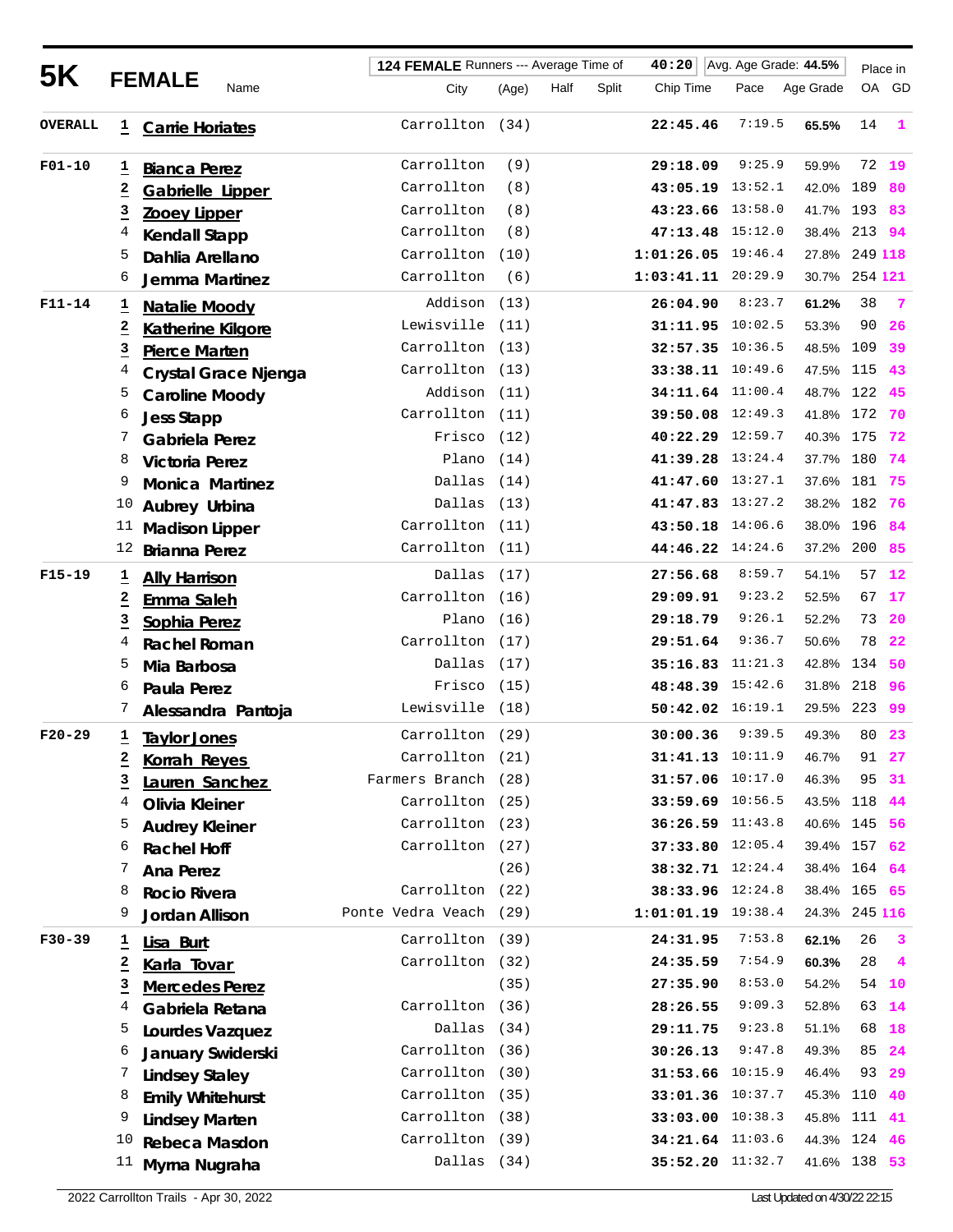| $F30 - 39$ |                         | <sup>12</sup> Collette Berenguer | Carrollton (31)     | 36:30.12 11:44.9     |        | 40.6% 147     |        | 57                      |
|------------|-------------------------|----------------------------------|---------------------|----------------------|--------|---------------|--------|-------------------------|
|            |                         | <sup>13</sup> Jamie Saleh        | Carrollton (39)     | 39:05.62 12:35.0     |        | 39.0% 168     |        | 66                      |
|            |                         | 14 Claudia Chavarro              | Frisco (37)         | 40:53.34 13:09.7     |        | 36.9% 176     |        | 73                      |
|            |                         | <sup>15</sup> Amanda Poland      | San Diego (34)      | 42:14.88 13:35.9     |        | 35.3% 186     |        | 78                      |
|            |                         | <sup>16</sup> Susan Prosoco      | Dallas (35)         | 45:10.95 14:32.6     |        | 33.1% 204 88  |        |                         |
|            | 17                      | Jess Johnson                     | Plano $(34)$        | 45:30.23 14:38.8     |        | 32.8% 206 89  |        |                         |
|            | 18                      | <b>Blair Morrow</b>              | Lewisville (35)     | 46:13.70 14:52.8     |        | 32.3% 209 91  |        |                         |
|            |                         | <sup>19</sup> Alissa Cornelius   | Carrollton (39)     | 46:20.56 14:55.0     |        | 32.9% 210 92  |        |                         |
|            | 20                      | <b>Tenielle Sellers</b>          | Carrollton (38)     | 47:13.58 15:12.0     |        | 32.1%         | 214 95 |                         |
|            |                         | $21$ Mayra Urbina                | Dallas (35)         | 50:15.88 16:10.7     |        | 29.8% 220 98  |        |                         |
|            |                         | <sup>22</sup> Kirsten Mason      | Carrollton (31)     | 58:12.51 18:44.1     |        | 25.5% 242 115 |        |                         |
|            | 23                      | <b>Angie Palmer</b>              | Carrollton (38)     | $1:02:41.57$ 20:10.7 |        | 24.2% 251 119 |        |                         |
|            |                         | <sup>24</sup> Cristina Sanchez   | Carrollton (33)     | 1:12:59.07 23:29.5   |        | 20.4% 260 123 |        |                         |
| $F40-49$   | $\overline{1}$          | <b>Kristin Gibson</b>            | Carrollton (47)     | 23:40.92             | 7:37.4 | 68.9%         | 18     | $\overline{\mathbf{2}}$ |
|            | $\overline{2}$          | <b>Margie Martinez</b>           | Farmers Branch (47) | 25:58.32             | 8:21.6 | 62.8%         | 37     | 6                       |
|            | $\overline{3}$          | <b>Maleah Moran</b>              | Richardson (42)     | 26:17.95             | 8:27.9 | 59.1%         | 39     | 8                       |
|            | 4                       | Aaliyah Haqq                     | Dallas (44)         | 27:40.28             | 8:54.4 | 57.2%         | 56     | -11                     |
|            | 5                       | <b>Michelle Fowers</b>           | Lewisville (48)     | 28:05.85             | 9:02.6 | 58.8%         | 58     | 13                      |
|            | 6                       | <b>Nancy Friemel</b>             | Carrollton (42)     | 29:51.45             | 9:36.6 | 52.1%         | 77     | 21                      |
|            | 7                       | Irma Martinez                    | Dallas (42)         | 30:40.24             | 9:52.3 | 50.7%         | 87     | 25                      |
|            | 8                       | <b>Roxanne Boudrot</b>           | Carrollton (45)     | 31:53.47 10:15.9     |        | 50.1%         | 92     | - 28                    |
|            | 9                       | Katherine Lawton                 | Mckinney (40)       | 32:22.97 10:25.4     |        | 47.3%         | 98     | - 32                    |
|            | 10                      | Maria Jobel Cuevas               | Dallas (44)         | 32:48.73 10:33.7     |        | 48.2%         | 106    | 36                      |
|            | 11                      | Jennifer Loehding                | Flower Mound (49)   | 32:51.03 10:34.4     |        | 50.9%         | 107    | - 37                    |
|            | 12                      | <b>Brenda Russell</b>            | Carrollton (43)     | 34:37.70 11:08.7     |        | 45.3% 130 47  |        |                         |
|            | 13                      | Margaret Kamau                   | Carrollton (45)     | 34:42.57 11:10.3     |        | 46.0% 131 48  |        |                         |
|            |                         | <sup>14</sup> Claudia Rodriguez  | Dallas (43)         | 35:11.65 11:19.7     |        | 44.6% 133 49  |        |                         |
|            |                         | <sup>15</sup> Minimol Aneefa     | Lewisville (47)     | $35:54.51$ $11:33.5$ |        | 45.4% 139 54  |        |                         |
|            | 16                      | <b>Leah Marks</b>                | Carrollton (41)     | 36:33.25 11:45.9     |        | 42.2% 150 58  |        |                         |
|            | 17                      | Anh Linh Tran                    | Carrollton (40)     | 37:42.19 12:08.1     |        | 40.7% 158 63  |        |                         |
|            |                         | $18$ Kim Bybee                   | The Colony (42)     | 39:54.56 12:50.7     |        | 39.0% 173 71  |        |                         |
|            | 19                      | Elissa Barbosa                   | Dallas (43)         | 42:09.23 13:34.1     |        | 37.2% 184 77  |        |                         |
|            |                         | <sup>20</sup> Monalisa Panda     | The Colony (46)     | 49:45.16 16:00.8     |        | 32.4% 219 97  |        |                         |
|            | 21                      | Julia Stapp                      | Carrollton (41)     | 50:55.10 16:23.3     |        | 30.3% 224 100 |        |                         |
|            | 22                      | Claudia Pantoja                  | Lewisville (42)     | 51:00.82 16:25.2     |        | 30.5% 225 101 |        |                         |
|            | 23                      | Chanda Stegall                   | Carrollton (44)     | 51:07.41 16:27.3     |        | 30.9% 226 102 |        |                         |
|            | 24                      | <b>Maria Diaz</b>                | Carrollton (43)     | 51:57.96 16:43.6     |        | 30.2% 228 103 |        |                         |
|            | 25                      | Lisa Dang                        | Flower Mound (46)   | 53:46.00 17:18.4     |        | 30.0% 238 111 |        |                         |
|            | 26                      | Kimberly Arellano                | Carrollton (43)     | 1:01:02.68 19:38.9   |        | 25.7% 247 117 |        |                         |
|            | 27                      | Mireya Ontiveros                 | Carrollton (44)     | 1:03:29.01 20:26.0   |        | 24.9% 252 120 |        |                         |
|            | 28                      | <b>Christina Hammers</b>         | Dallas (48)         | 1:04:06.02 20:37.9   |        | 25.8% 255 122 |        |                         |
| $F50 - 59$ | $\overline{1}$          | <b>Gari Gonzalez</b>             | Carrollton (52)     | 27:12.63             | 8:45.5 | 63.8%         | 52     | - 9                     |
|            | 2                       | <b>Angela Terry-Boggs</b>        | Carrollton (58)     | 28:41.71             | 9:14.2 | 65.5%         |        | 66 16                   |
|            | $\overline{\mathbf{3}}$ | Paula Olson                      | Carrollton (54)     | 32:35.70 10:29.5     |        | 54.6% 101 33  |        |                         |
|            | 4                       | <b>Tammy Lipper</b>              | Carrollton (51)     | 32:46.92 10:33.1     |        | 52.3% 102     |        | - 34                    |
|            | 5                       | Althea Iglesias                  | Carrollton (59)     | 33:29.27 10:46.7     |        | 56.9% 114 42  |        |                         |
|            | 6                       | Paige DeLeon                     | Frisco (58)         | 35:26.51 11:24.5     |        | 53.0% 135 51  |        |                         |
|            | 7                       | Kristine Spinner                 | Dallas (52)         | $36:06.61$ 11:37.4   |        | 48.1% 142 55  |        |                         |
|            | 8                       | <b>Annette Helmcamp</b>          | Carrollton (54)     | 36:42.81 11:49.0     |        | 48.5% 151 59  |        |                         |
|            | 9                       | Carrie Johnson                   | Carrollton (50)     | 36:54.43 11:52.8     |        | 45.8% 154 61  |        |                         |
|            | 10                      | Sandra Litfin                    | Carrollton (52)     | 39:46.26 12:48.1     |        | 43.6% 171 69  |        |                         |